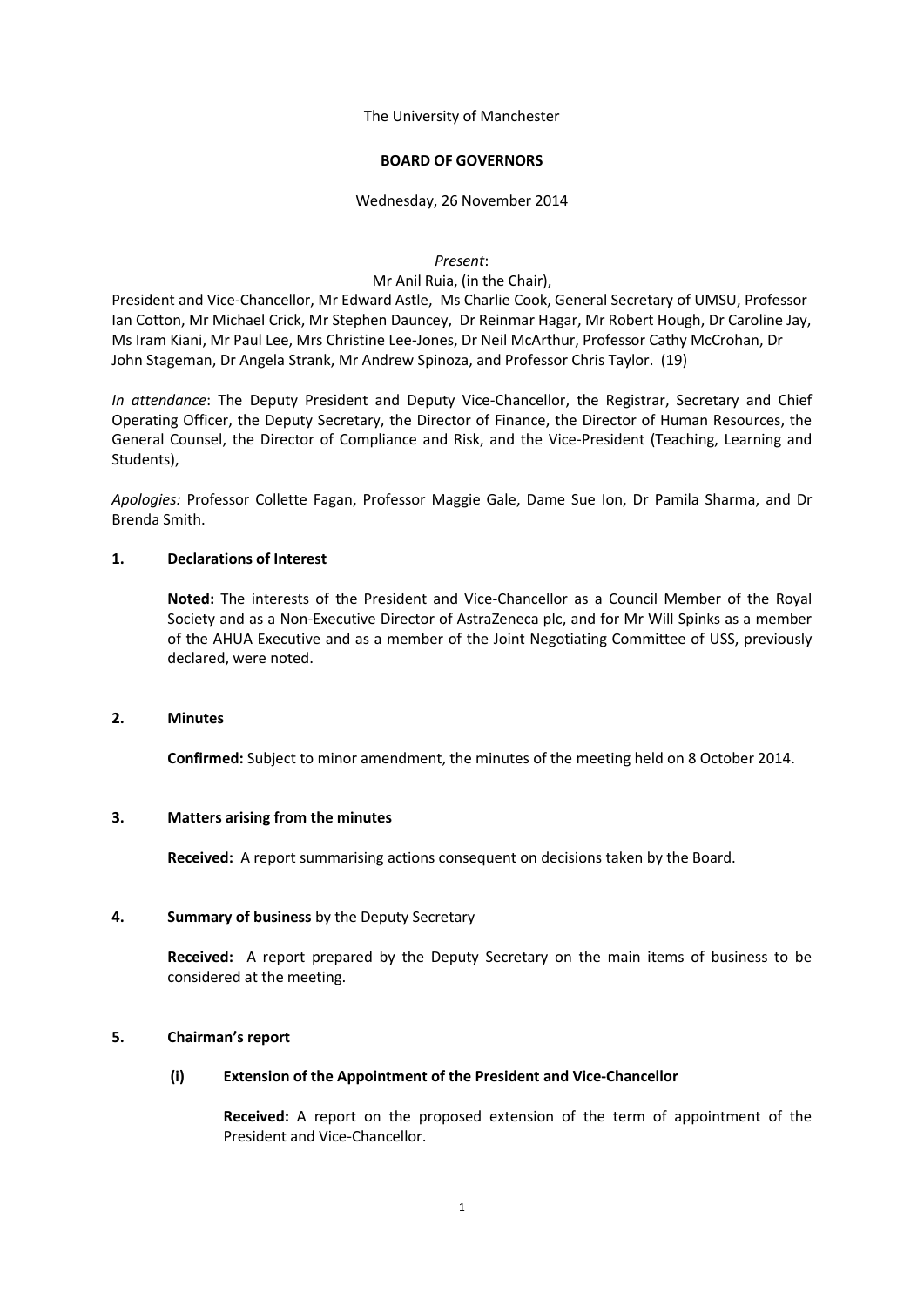**N.B** The President and Vice-Chancellor left the meeting for the consideration and approval of this item.

### **Reported:**

- (1) That the President and Vice-Chancellor, Professor Dame Nancy Rothwell, was appointed by the Board of Governors at the meeting held on 1 July 2010, on a renewable fixed term contract for a period of 7 years. In addition she holds a permanent contract, currently 0.2, as Professor of Physiology within the University.
- (2) That following discussions during the performance and development review meeting between the Chair of the Board of Governors and the President and Vice-Chancellor it was proposed to extend the period of office, effective from 1 July 2014, for a further 6 years. All other terms and conditions of employment would remain unchanged.
- (3) That the Director of Human Resources had sought advice from the Deputy Secretary as the appointment of the President and Vice-Chancellor is covered by Statute III.2 and Statute III.3. The advice provided was that the period of office is determined by the Board of Governors, in consultation with Senate. The original appointment panel included appropriate representation from Senate members and as this reappointment is being put before the full Board, including Senate's elected membership, the University was therefore satisfied that the proposal meets all relevant constitutional requirements.

**Resolved:** The Board of Governors approved the reappointment of the President and Vice-Chancellor for a period of 6 years effective from 1 July 2014.

## **(ii) Appointment to the Board of Governors**

**Received:** A report from the Nominations Committee providing a recommendation to the Board of Governors for the appointment of a lay member of the Board of Governors from 1 March, 2015.

**Resolved:** That, on the recommendation of the Nominations Committee, Mr Colin Gillespie should be appointed as a new member of the Board of Governors, *vice* Mr Neville Richardson, with effect from 1 March 2015 to 31 August 2017.

### **6. Secretary's report**

#### **(i) Election of the Chancellor, 2015**

**Received:** A report on the Election of the Chancellor in 2015, together with proposed minor amendments to Ordinance I covering the election and a recommendation concerning the appointment of the Electoral Agent.

#### **Noted:**

(1) That the election to appoint the next Chancellor of the University will be held in spring 2015. The Board were provided within information on the context, timetable and proposed process for the election, and authority was sought to appoint an electoral agent, and modify the Ordinance governing the election to address a potential area of weakness, ahead of the contest.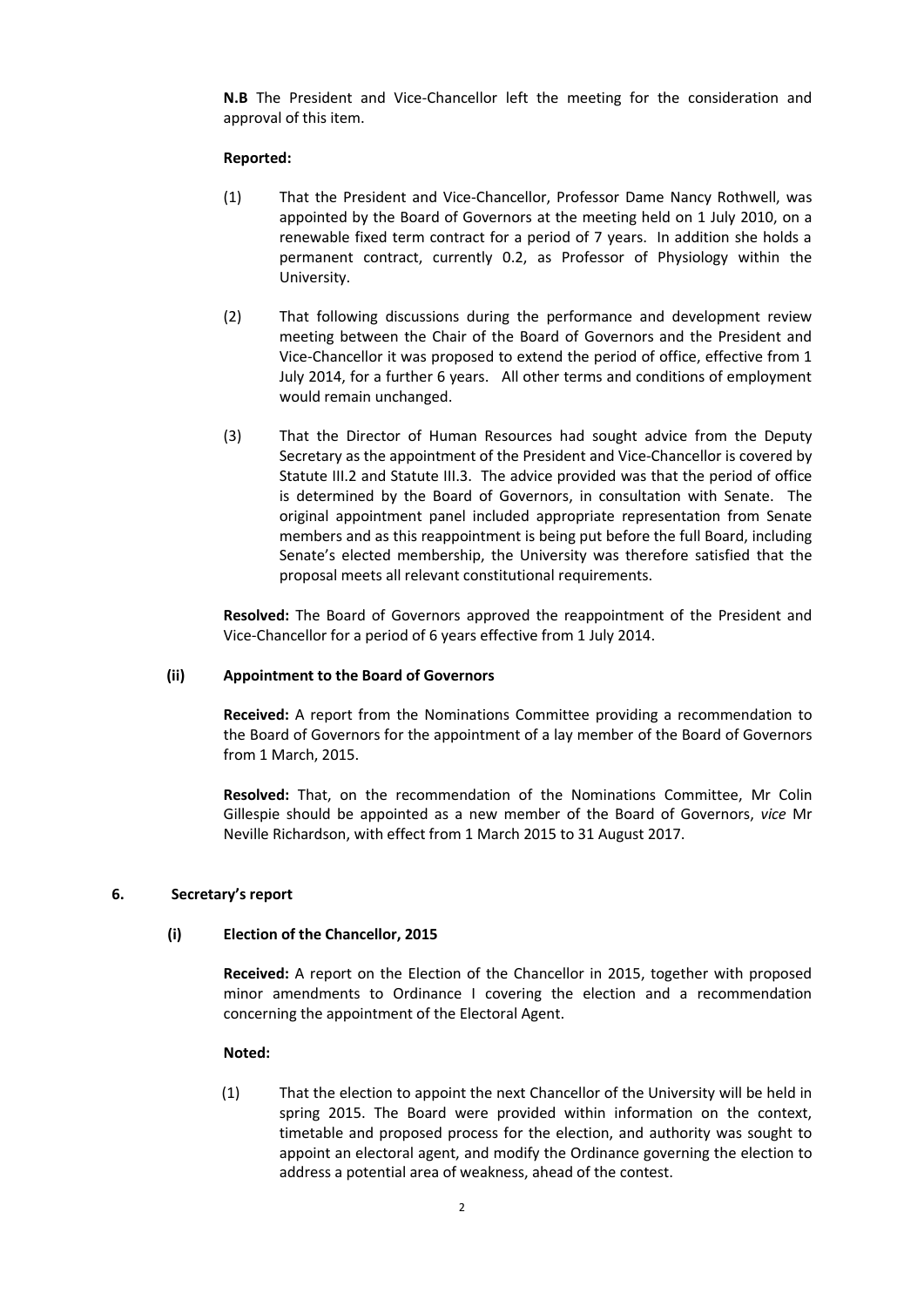- (2) That the modification was proposed in order to address the concerns expressed by members of the General Assembly. This related to potential circumstances in which only one candidate's name came forward and, where, under the current ordinance, the candidate would be declared elected without review. The suggested revision provided, in this eventuality, for the Nominations Committee, under the oversight of the Board of Governors to review the individual's candidature and either confirm the result or to re-start the nominations process to provide another opportunity for a contest.
- (3) That in bringing this forward, it was recognised that the Nominations Committee, constituted as an elected and appointed committee of the General Assembly and the Board, was the appropriate body to oversee this eventuality. This had been chosen in preference to a re-open nominations option on the ballot, which although common in electoral contests, might lead to a situation in which suitable, high-profile candidates that had been approached (having received the requisite level of support in nominations and indicated their willingness to stand) were disregarded, leading to delays in appointment and additional costs.
- (4) That under the Statute, participation in the election was restricted to the staff of the University, alumni members duly registered with the Alumni Association and the General Assembly. Therefore under the current rules, only student members of the General Assembly were entitled to nominate and vote in the election.
- (5) That recognising that some members of the Board had argued for a different approach, the Registrar, Secretary and Chief Operating Officer explained that the Ordinance had been through the General Assembly processes and had been supported by that body. The changes dealt with the original concern of the General Assembly and provided a satisfactory solution. Notwithstanding this, as it was only the second occasion on which the ballot would be conducted since the University was established, it would be appropriate to conduct a review of the election on its conclusion to determine whether these arrangements were robust and appropriate.

**Resolved:** That the Board of Governors approved the changes proposed to Ordinance I: The Election of the Chancellor, and confirmed the appointment of Electoral Reform Services, as the University's electoral agent.

## **(ii) Scheme of Delegations**

**Received:** The Scheme of Delegations covering the Board's operation and activities.

**Resolved:** The Scheme of Delegations was approved by the Board, subject to minor amendment and noting that further work on this would be completed through the academic year.

#### **(iii) Appointment of the Independent Member of the Audit Committee**

**Noted:** The appointment of Mr Mike Wildig as the independent (lay) member of the Audit Committee, with effect from 1 November 2014 to 31 August 2017.

#### **(iv) Code of Practice on Freedom of Speech**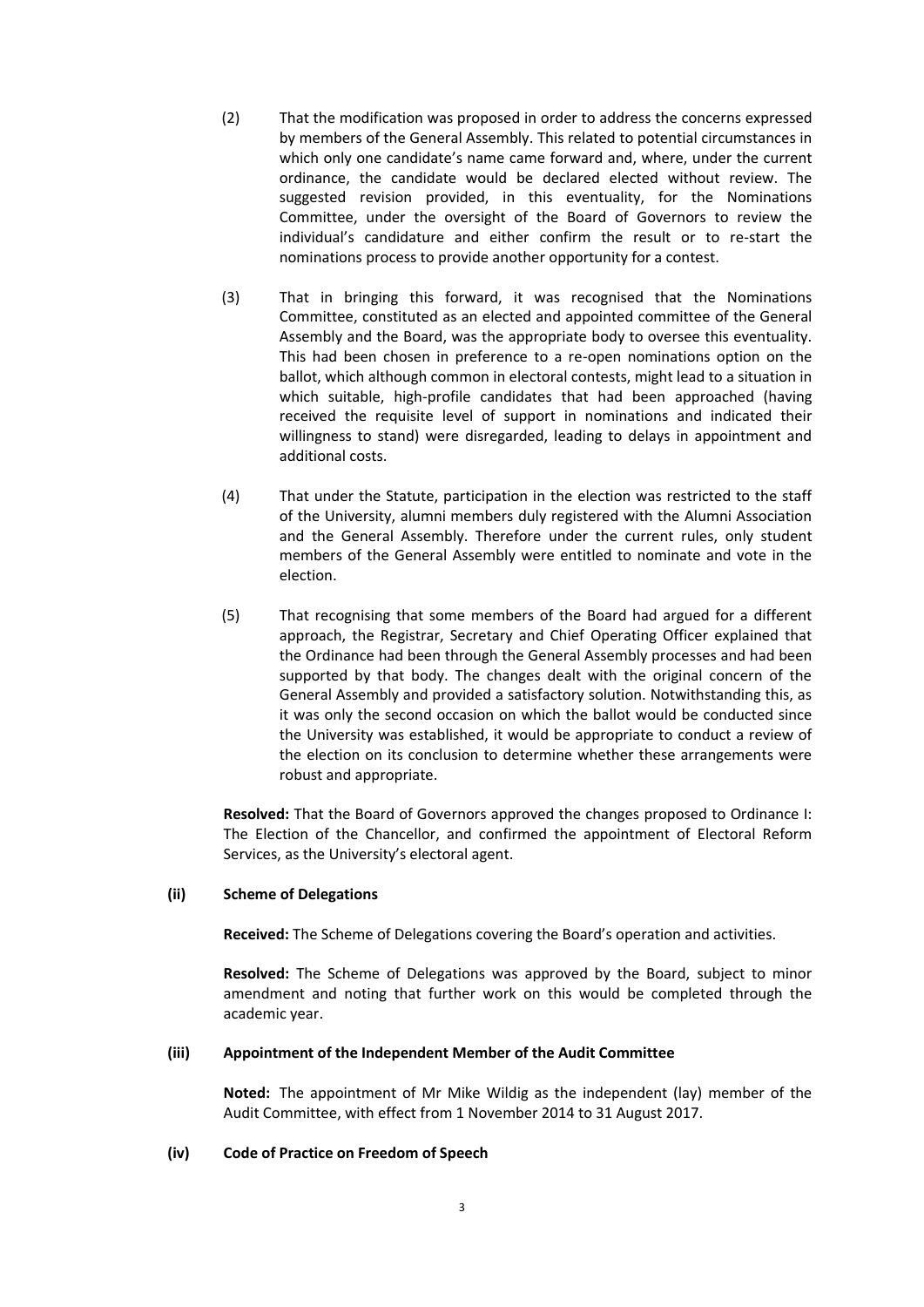**Received:** On recommendation from the Planning and Resources Committee, the Code of Practice on Freedom of Speech.

## **Noted:**

- (1) That the Code of Practice on Freedom of Speech was developed to assist staff and students who are involved in the organisation of activities that have the potential to compromise the University's commitment to freedom of expression within the law and/or the health and wellbeing of staff, students and visitors to the University.
- (2) That the Code was last substantially revised in 2007 and has been reviewed periodically since that time. The policy owner is the Deputy Secretary, who works closely with the Student's Union and within the University to ensure that all external speakers (for the Students' Union) and all speakers and/or debates that may raise controversial issues or require security arrangements to be put in place (in the wider University) are handled in line with the Code.
- (3) That in June 2014, the Equality and Human Rights Commission published legal guidance clarifying that  $-$  outside of religious worship and practice  $-$  gender segregation of university and campus events is unlawful and should not be permitted. This followed the guidance published by Universities UK (UUK) relating to external speakers in universities in the previous year, which provoked controversy by suggesting, within a case study, that audiences might be segregated to accommodate the demands of religious speakers.
- (4) That as the University's Code of Practice is operating effectively, only minor changes are proposed to accommodate the legal position outlined by the EHRC. The accompanying application forms under the Code that operates in the Union and within the University will also be amended to ensure that staff and students are aware of the legal position in respect of gender segregation. The Code will also be reviewed within the University-(Students') Union Relations Committee, on 27 October 2014.

**Resolved:** That the Board of Governors approved the revisions to the Code of Practice on Freedom of Speech.

## **(v) Power of Attorney**

**Received:** On recommendation from the Planning and Resources Committee, to receive and consider the extension of the Power of Attorney granted to UMI3, to act on the University's behalf in relation to IP and its commercialisation.

**Noted:** That the power of attorney in relation to all matters concerning the University's intellectual property and its commercialisation, previously granted to UMI3 by the University, was due for renewal on 30th September 2013. A deed which is to be effective from 1st October 2013 will then extend the agreement for a further four year period to 30 September 2017 is therefore provided for approval by the Board of Governors.

**Resolved:** The Board of Governors approved the deed as drafted and to authorise the University to sign-off the Power of Attorney for a further period until 30th September 2017.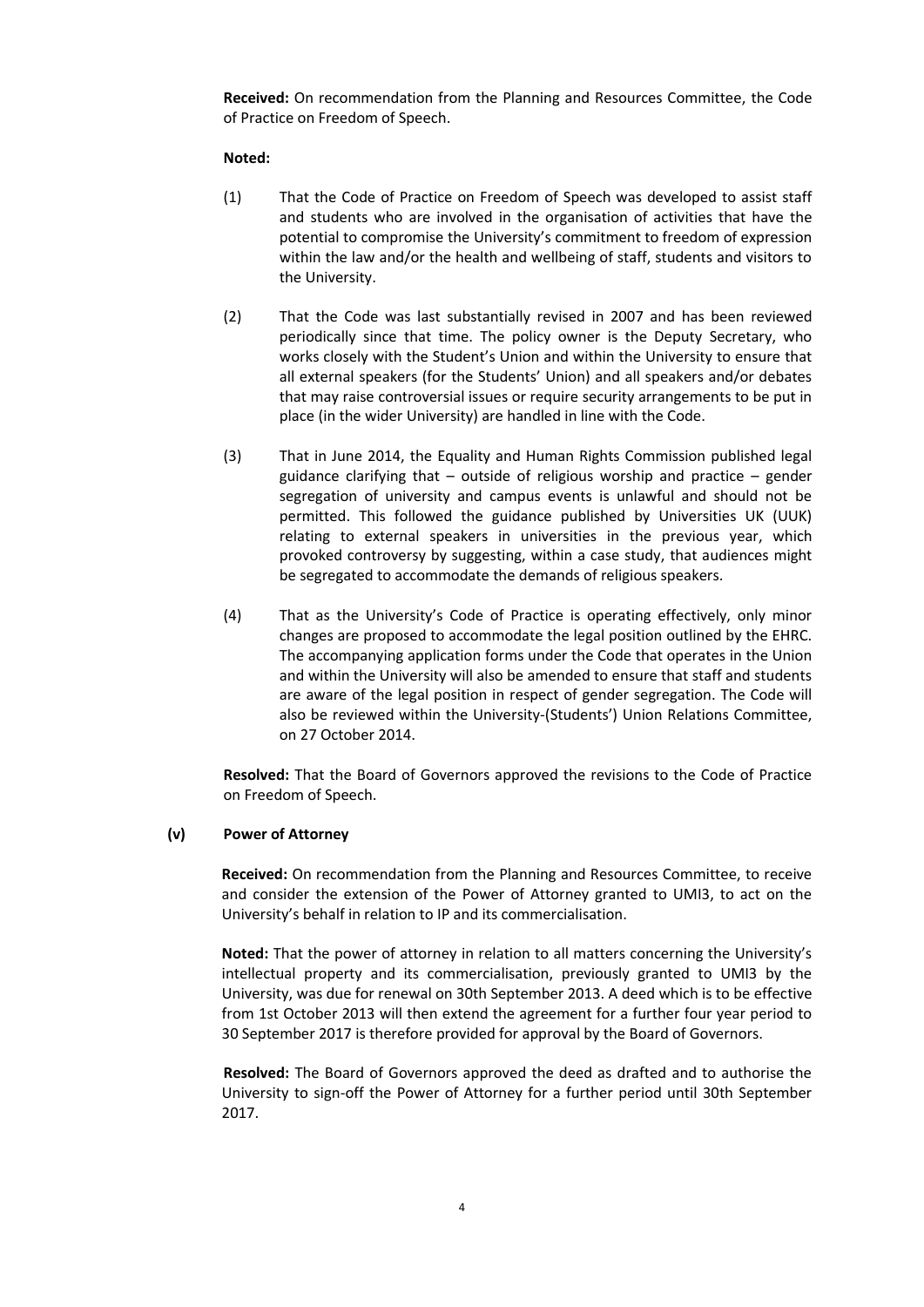## **(vi) Collections Development Policy**.

**Received:** A paper providing information regarding the process of obtaining accreditation for the Manchester Museum with the Arts Council, and the Collections Policy brought forward by the Museum, for approval.

## **Reported:**

- (1) That accredited museums have a responsibility to keep their assessing organisation informed of any changes likely to impact on the museum's Accreditation status.
- (2) That the Collections Policy provided sets out the Museum's commitment to manage and develop the Museum collection in ways that comply with the obligations of the Accreditation Scheme (run by Arts Council England). The Accreditation Scheme sets nationally agreed standards for museums in the UK. The scheme is administered by Arts Council England in partnership with CyMAL: Museum, Archives, Libraries Wales; Museums Galleries Scotland and the Northern Ireland Museum Council. The Manchester Museum has been part of this scheme since its inception (it was formerly called Registration). The policy is based on a template provided by the Arts Council, with additional sections explaining the contents of the Museum collection, and priorities for development and rationalisation.
- (3) That approval by the Board of Governors is a necessary step in obtaining Accreditation, which is due to run out in December 2014. Approval of the policy is required to meet Accreditation standards, retain its title and, if accreditation was not granted, would prevent able the Museum's access to Heritage Lottery Funding or other sources of museum funding.

**Resolved:** The Board of Governors approved the Manchester Museum Collections Policy.

# **(vii) HEFCE Model Assurance Return**

**Received:** The HEFCE Model Annual Assurance Return

**Resolved:** The Board of Governors approved the HEFCE Model Annual Assurance Return for onward transmission to HEFCE.

## **(viii) Staff Survey 2015**

**Received:** A paper concerning the award of charitable donations on behalf of staff completing returns as part of the staff survey.

## **Noted:**

- (1) That the University is an exempt charity, whose status is derived from the Charities Act 1993. It is responsible to HEFCE, which is charged, as its principal regulator, with monitoring its compliance with charity law obligations.
- (2) That as trustees, the Board was asked to endorse donations to be made on behalf of the University as part of the staff survey, due to take place in spring 2015. The donations are intended to drive up participation in the survey, and by doing so, to ensure the University gathers meaningful feedback on its performance. This will facilitate improvements in the delivery of its strategic objectives, and through this, help deliver the objects defined in its charter, namely: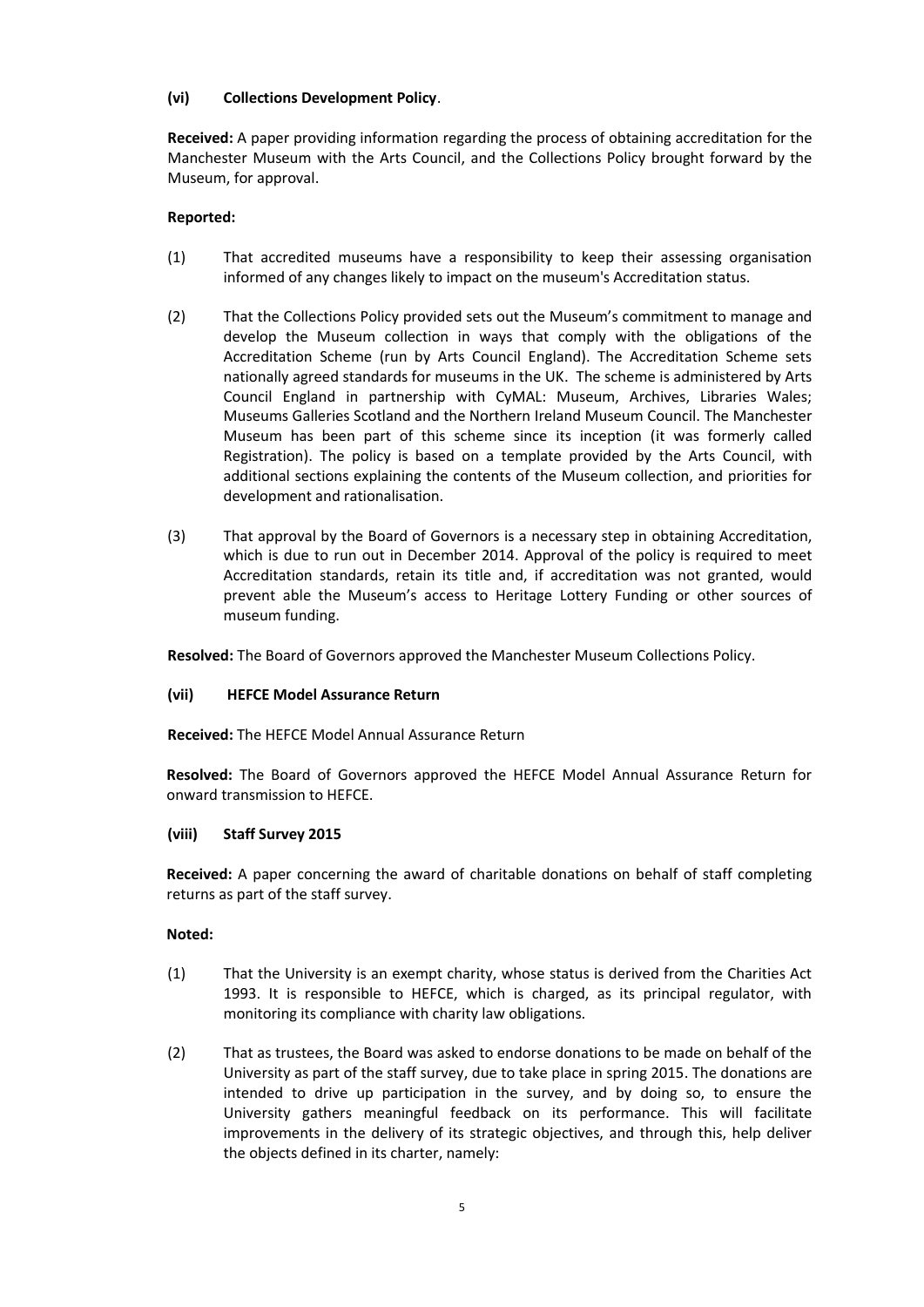*"to advance education, knowledge and wisdom by research, scholarship, learning and teaching, for the benefit of individuals and society at large."*

The benefiting charities would be selected by University staff, and in selecting the charities that form the long-list, steps will be taken to ensure they have objects relevant to the University's own objects.

**Resolved:** That the Board, having noted the University's objects, recommended that modest donations on behalf of staff should be made to a number registered charities whose objects complement those of the University, in line with the wishes of staff members participating in the staff survey.

# **7. Report from the External Auditors and Financial Statements**

**Received:** On recommendation from the Finance Committee and Audit Committee, to consider and approve the Report to the Audit Committee from the External Auditors, Deloitte LLP, for the year ended 31 July 2014, and the Financial Statements, and to approve their onward transmission, as required by the HEFCE Code of Practice on Audit and Accountability, to the HEFCE Assurance Service.

## **Reported:**

- (1) That the primary area of focus identified by the external auditors in this year was in relation to fixed assets, where Deloitte suggested improvements were required to assets under construction and fixed asset register housekeeping.
- (2) That, in addition, within the previous year (2012-13) the external auditors had identified only a small number of minor observations. For each of the issues identified, the University had provided an appropriate management response, and Deloitte had reviewed the progress made in implementation and were now satisfied with the operation of relevant controls.
- (3) That within their Management Report Deloitte provided an update of findings from previous IT audits. In each instance, management has responded to the observations and implementation work was underway.
- (4) That the financial statements represented a good result following a strong year in 2012/13. The surplus of £45.0m against an equivalent prior year surplus of £48.9m (underlying £30.6m before pension adjustments compared with £36.7m) with income of £886.4m, up 7.2% on last year. Research grant and contract income was also up 7.1% to £213.7m. In overall terms, this demonstrated a satisfactory financial performance but it was recognised that there were significant challenges ahead.
- (5) That the results had met the standards previously set by the Board in terms of the University's financial performance; delivered a surplus, provided year-on-year income growth, and provided for cash generation and conservation.

**Noted:** That the Chair of the Board expressed his thanks to the Director of Finance and his team for their work on the financial statements and in respect of the audit conducted over 2013-14.

**Resolved:** That the Board confirmed: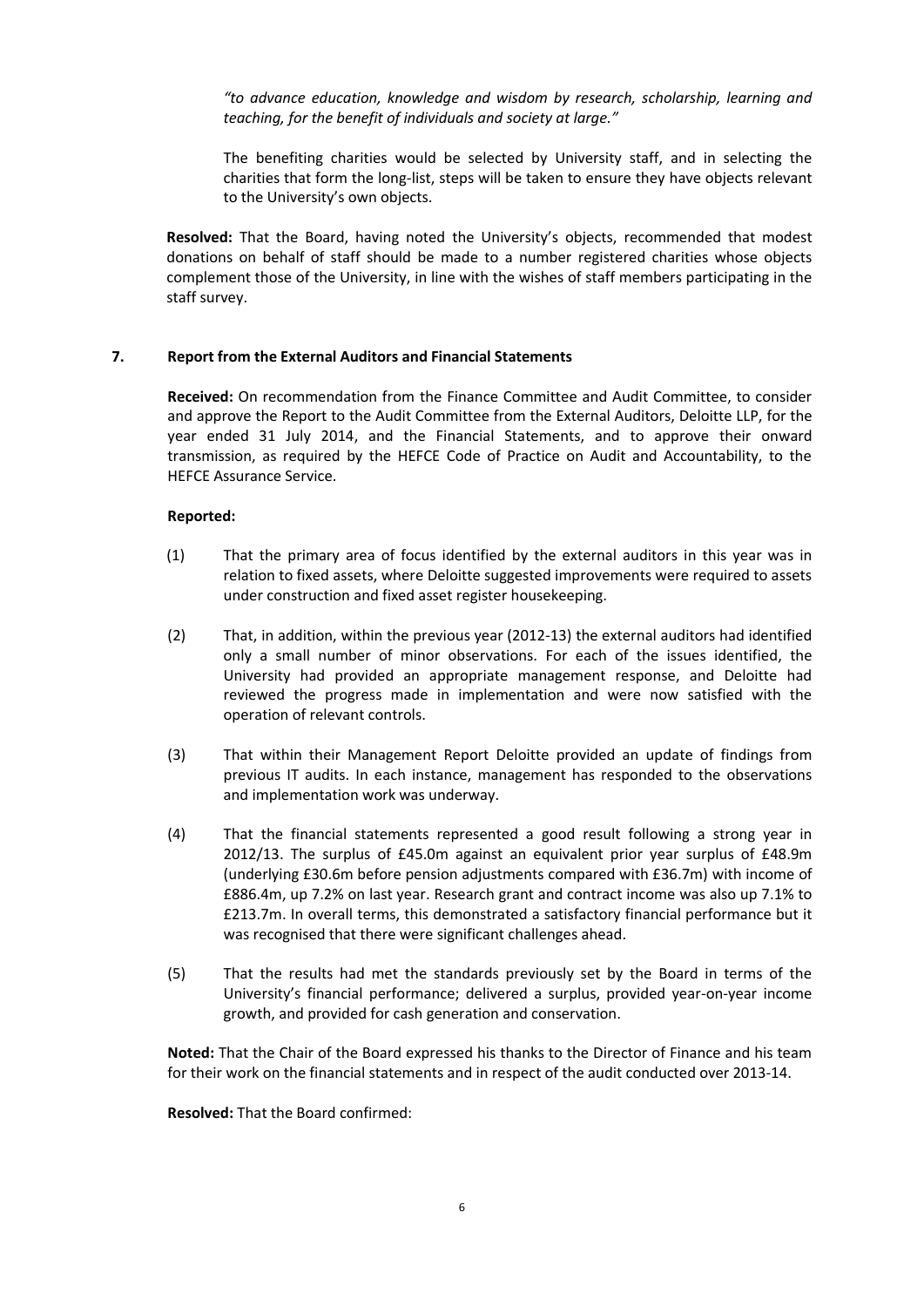- (1) That, as required by the HEFCE Code of Practice on Audit and Accountability, the Board approved the onward transmission of the Management Letter to the HEFCE Assurance Service.
- (2) That the Board was not aware of any actual or potential non-compliance with law and regulations that could have a material effect on the ability of the University to conduct its business and, therefore, on the results and financial position to be disclosed in the Financial Statements for the period ended 31 July 2014.
- (3) That the Financial Statements for the period ended 31 July 2014 be approved for onward transmission to the Higher Education Funding Council for England (HEFCE), and that they be also forwarded to the General Assembly for comment in accordance with Statute IX.8(b).

*Forwarded to the General Assembly*

## **8. Review of Pastoral Care**

**Received:** The Board was asked to approve, subject to consultation with Senate and on the recommendation of the Teaching and Learning Group, the findings and recommendations arising from the Review of Pastoral Care.

## **Reported:**

- (1) That as part of the University's work to support significant improvements in the student experience, in November 2013 a Working Group was established to review the current provision of pastoral care within University managed halls of residences and make recommendations to enhance the current provision.
- (2) An important element of the Review was to consider how this service links to other student support provided across the University and whether there are lessons to be learnt from new models of pastoral care being developed in a number of comparator universities.
- (3) That the Board was provided with further information on the review process, and the proposals for the establishment of the Manchester Residential Life Model. This would focus on the key goals of the University including employability, social responsibility, learning communities and the delivery of the University's 6 Ways to Wellbeing Programme. It was proposed that Manchester Residential Life staff would work actively with UMSU to deliver the Residential Life Programme through supporting the Residents Associations and Junior Common Rooms.

## **Noted:**

- (1) That the Board has a specific accountability for the pastoral care arrangements in place for students.
- (2) That it was not anticipated that additional funding would be required to deliver the model, but that it would be secured through re-structuring and the rearrangements of current services and provision.
- (3) That the proposal would be submitted to Senate in February 2015, before further consultation was undertaken concerning the detailed arrangements and implementation in the spring of 2015.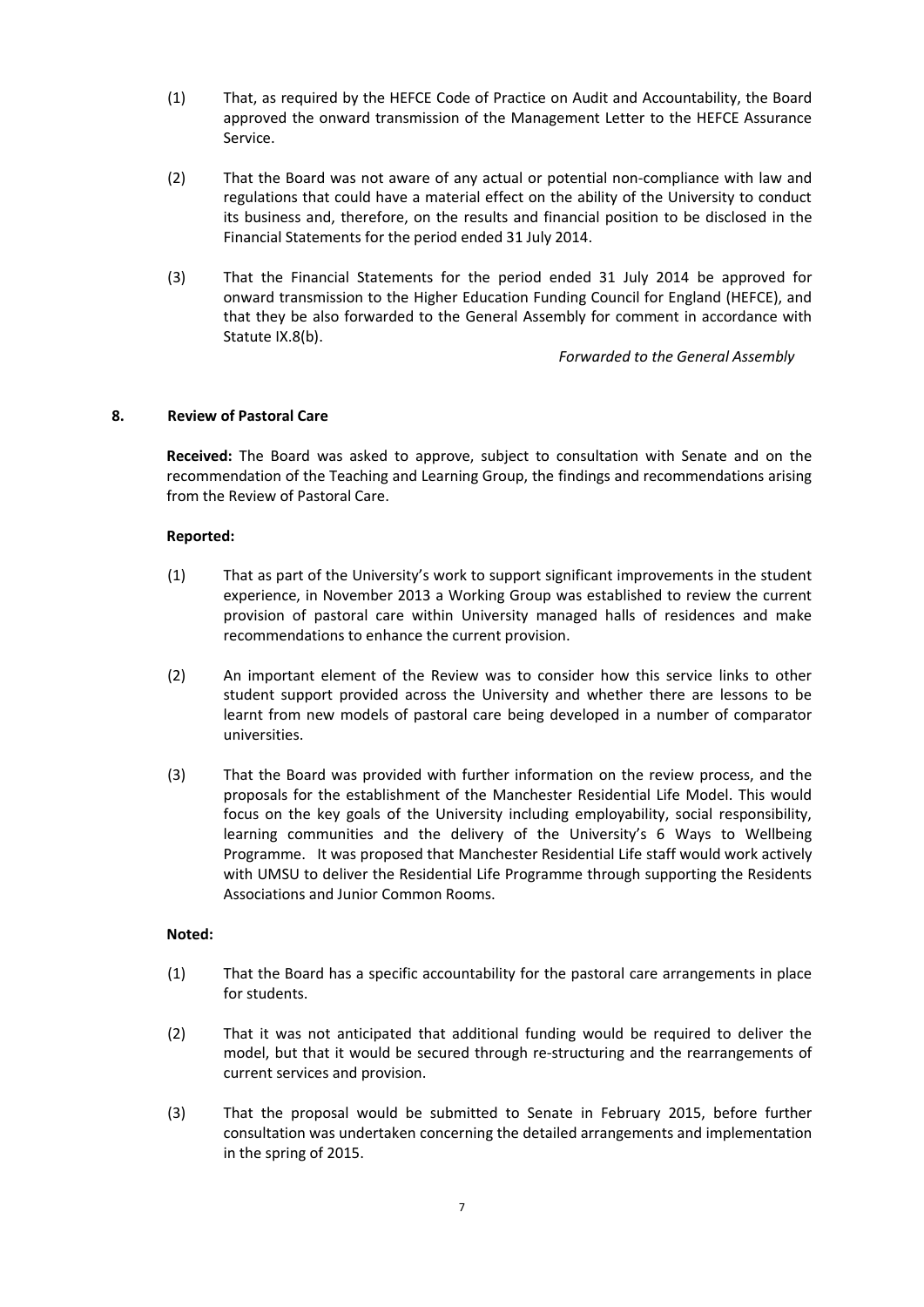**Resolved:** That the Board of Governors approved the findings and recommendations of the Review, subject to appropriate consultation with Senate. An update on the implementation of the Review's recommendations would be provided at a later date.

# **9. President and Vice-Chancellor's report**

## **(a) Report of the President and Vice-Chancellor**

## **Reported:**

- (1) That APRs had been held for the four Faculties, the Professional Support Services and for the Library and the University's cultural institutions (the Whitworth Art Gallery and the Manchester Museum), whilst a report on the Jodrell Bank Discovery Centre is made to the Planning and Resources Committee (PRC). A review of Key Performance Indicators (KPIs) relating to human resources and equality and diversity is considered at Human Resources Sub-Committee and environmental sustainability KPIs are considered at Capital Planning Sub-Committee. Reports of the APR meetings will be available as part of the documentation for the Board's Planning and Accountability Conference. A summary of overall performance against the high-level KPIs and targets was provided for this meeting of the Board.
- (2) That the 2015 Planning and Accountability Conference (24 25 March 2015), would include updates on progress against the Strategic Plan, priorities identified through the APR process and consideration of areas of future strategy and development to be reflected in an updated version of the University's Strategic Plan, Manchester 2020, over the summer of 2015. Board members were reminded that the dual purpose of the Conference within the University's Planning and Accountability Cycle is for Senior Management:
	- i) to provide the Board with a detailed annual "stock-take" of performance against Plan over the previous year, in this case 2013/14; and
	- ii) to advise the Board in relation to priorities for the forthcoming year.

The Conference thereby provides Board members with the opportunity to respond to the Stock Take Report and other detailed reports from management on performance against Plan the previous year, and to focus on future priorities and targets.

- (3) That the President and vice-Chancellor updated the Board on the Student Number position for 2014. The University was to meet its target numbers for home/EU and international undergraduate (UG) students and while home/EU postgraduate taught (PGT) recruitment had been a challenge, the student number position was promising as was international PGT recruitment. Our latest data support these observations. There is substantial variation across programmes, so the university will continue to review the portfolio of programmes offered in the light of recruitment for 2014. In the case of postgraduate research (PGR) students they continue to register through the cycle and so it is more difficult to provide an accurate indication of student numbers.
- (4) That the University was now focusing attention on recruitment for the 2015 intake, which is likely to be as challenging as the last two years but with continued complexity; increased competition for the best home UG students; a further anticipated drop in A level grades; and the ongoing uncertainties around international student recruitment. Noting that at this early stage in the admissions cycle it was difficult to draw too many conclusions especially as the situation is a highly fluid one, the President and Vice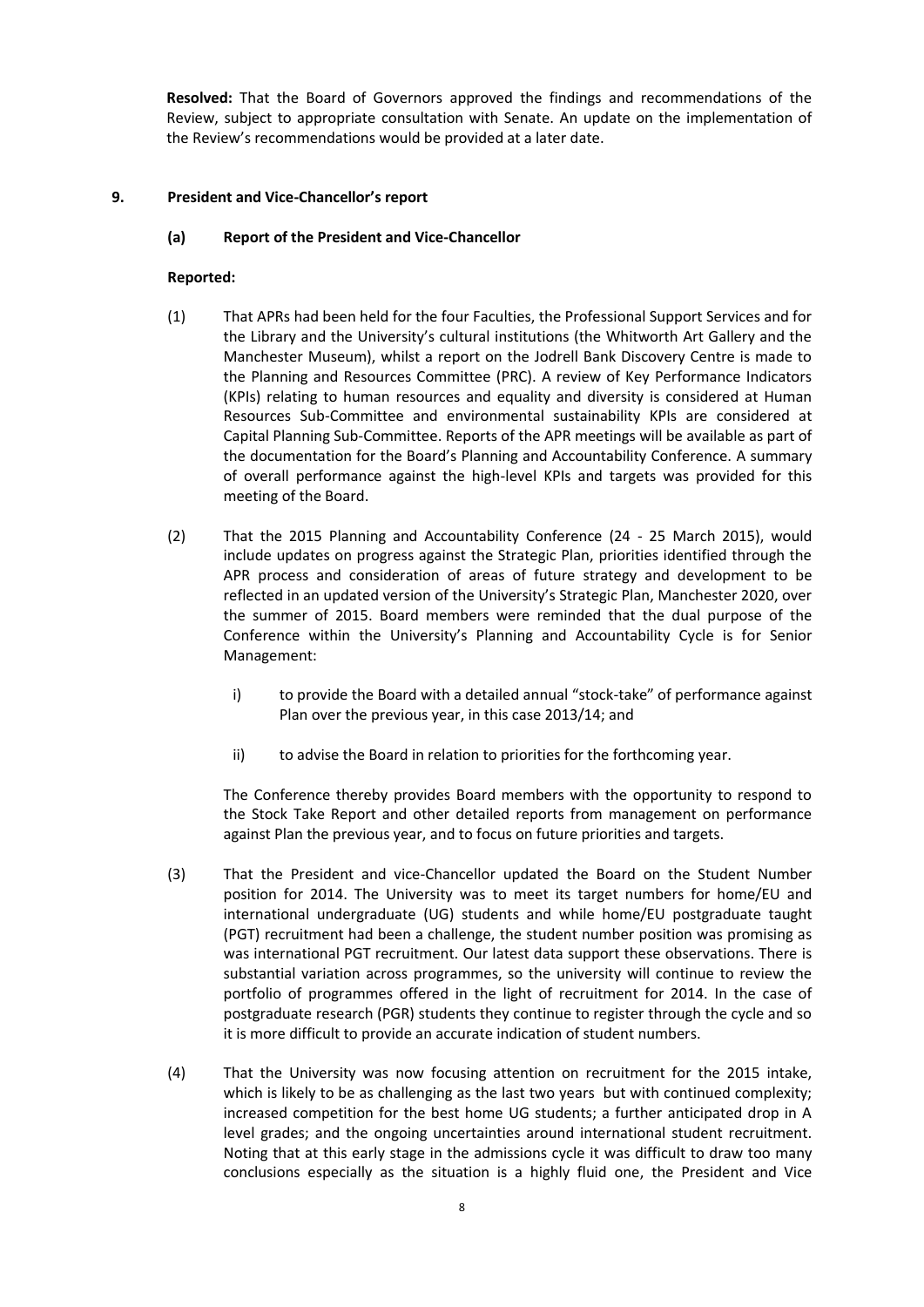Chancellor provided details of current recruitment patterns. In addition, senior colleagues across the University would be monitoring applications closely throughout the cycle and the IMG will be meeting regularly to ensure the University hits its UG home recruitment targets.

- (5) That the President and Vice Chancellor referenced the message circulated on 3 November which concerned possible industrial action (continuous action short of a strike (ASOS) in the form of an assessment and marking boycott) by members of the Universities and Colleges Union (UCU) in relation to proposed changes to the Universities Superannuation Scheme (USS). Thanks to some good progress within negotiations, the proposed action had been postponed until January 2015. Notwithstanding this, the Board was also advised that the University had initiated its contingency planning processes so there are plans in place to manage the consequences of any industrial action, specifically to ensure that no student is disadvantaged by any industrial action.
- (6) That the President and Vice-Chancellor updated the Board on the recruitment underway of the Dean of Engineering and Physical Sciences and the Dean of Medical and Human Sciences, currently underway. The University would be identifying Interim Deans to fulfil these responsibilities while these recruitment processes continued.
- (7) That the President and Vice Chancellor also briefed the Board on the forthcoming REF results, the Turing Centre proposals, business engagement, developments in respect of University residences, and on the recent public events held by the University, notably Foundation Day, and the WW1 commemoration event.

# **(b) Report from the Director of Compliance and Risk**

**Received:** An update report from the Director of Compliance and Risk and the minutes of the meeting of the Safety, Health and Environment Committee held on 16 October 2014, including Accident Statistics from Q2, 2014.

## **Reported:**

- (1) That the Director of Compliance and Risk provided an update on risk matters and compliance across the University. Among the issues raised were the loss of the Carbon source, previously reported and possible press reporting, and the Carbon Targets referenced in the SHE minutes, and the absolute target set by HEFCE, which alongside a growth in the Estate and activity, was proving challenging to attain.
- (2) That in reference to the most recent accident statistics, the Board were advised of a small number of machinery accidents and in particular, incidents were appropriate PPE was not worn.

## **Noted:**

(1) That the Registrar, Secretary and Chief Operating Officer chaired the SHE Committee and at a recent meeting, had reiterated the University's policy in relation to the wearing of PPE, and had asked areas to address this in their future plans. It was noted that this issue was a cultural and behavioural one in specific areas (in some areas e.g. Chemistry, it was mandatory at all times but there were different practices in mixed use areas), and action was being taken to address this.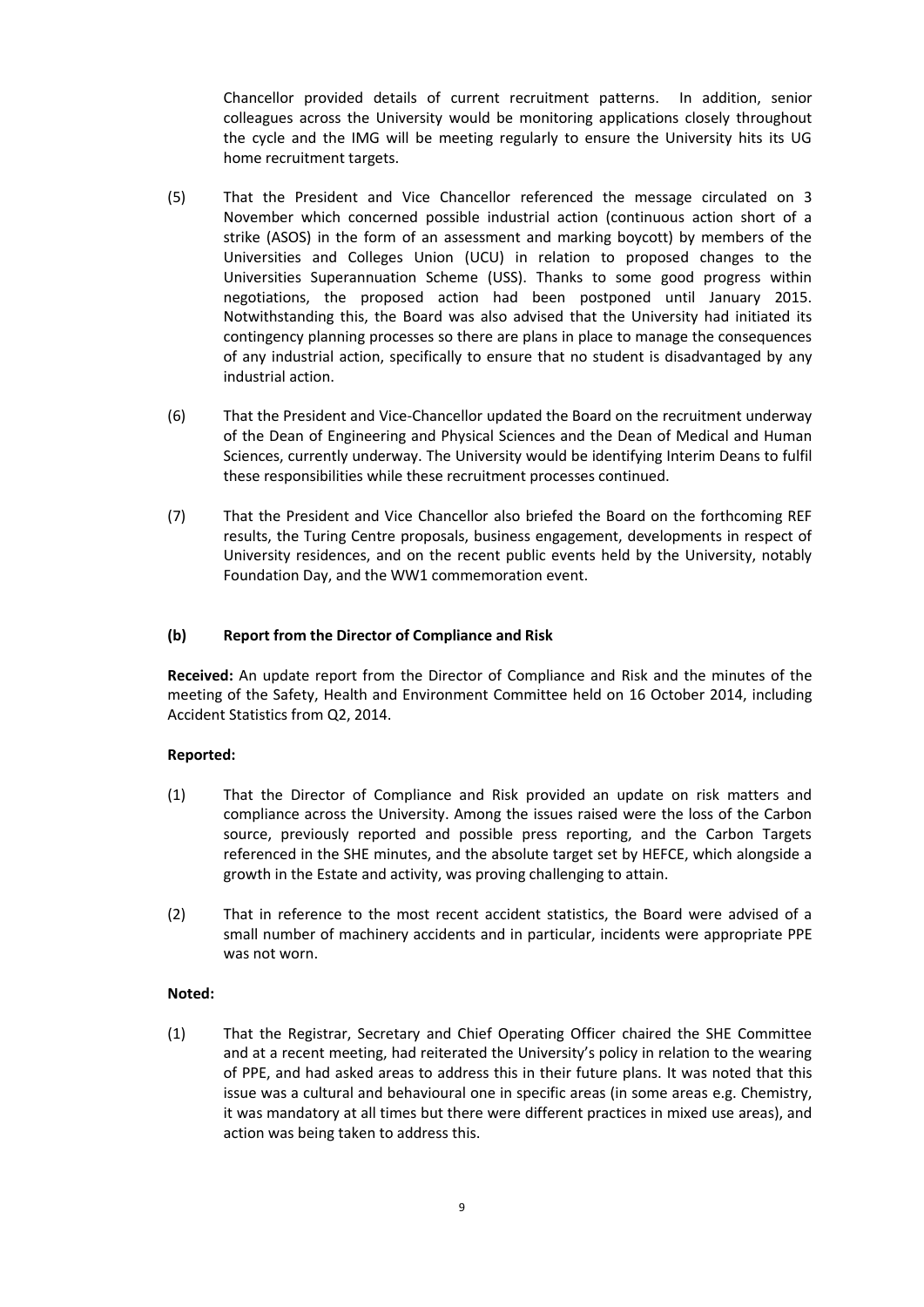(2) That further consideration should be given to the development of lead indicators for Health and Safety for inclusion in future reporting.

# **(c) Exercise of Delegations**

# **Reported:**

(1) That acting on behalf of Senate and the Board of Governors, and on the recommendation of the relevant Head of School and Dean of the Faculty, the President and Vice-Chancellor awarded the title of emeritus professor to:

Professor Fred Loebinger, School of Physics and Astronomy, with effect from 11 October 2014.

Professor David Denison, School of Arts, Languages and Cultures, with effect from 1 March 2015.

- (2) That acting on behalf of the Board of Governors, and on the recommendation of the Vice President and Dean of the Faculty of Life Sciences, the President and Vice-Chancellor approved the appointment of Professor Robert Ford as Associate Dean for Internationalisation, for a four year period, with effect from 1 December 2014.
- (3) That acting on behalf of Senate and the Board of Governors, and on the recommendation for the Chair of UMRI, the President and Vice-Chancellor approved the appointment of Professor Frances Livens as the Interim Director of the Dalton Nuclear Institute with effect from  $5<sup>th</sup>$  January 2015, until such time as a permanent Director is appointed.
- (4) That pursuant to General Regulation VII.4, the Common Seal of the University has been affixed to instruments recorded in entries 1495 -1513.

# **10. Board committee reports**

# **(a) Finance Committee**

**Received:** The summary and minutes of the meeting held on 10 November 2014, including the Annual Accountability Return and presentation of the September Management Accounts

## **Reported:**

- (1) That the Finance Committee received an update on the capital programme and noted the progress that had been made. The ongoing issues with The Whitworth Art Gallery project remained a concern. However, the slippage in relation to the MCRC project was not considered to be detrimental to research activity.
- (2) That Finance Committee noted the latest report in relation the campus masterplan, including cash flow forecast. With the exception of the Whitworth Art Gallery, all projects remained within budget. Two significant projects (Coupland 3 and MBS works) will require approval during the first half of 2015. Finance Committee resolved that the Chair make take Chair's Action to approve the projects, on the recommendation of the Capital Planning Sub Committee, if approval was required outside the scheduled meetings of Finance Committee.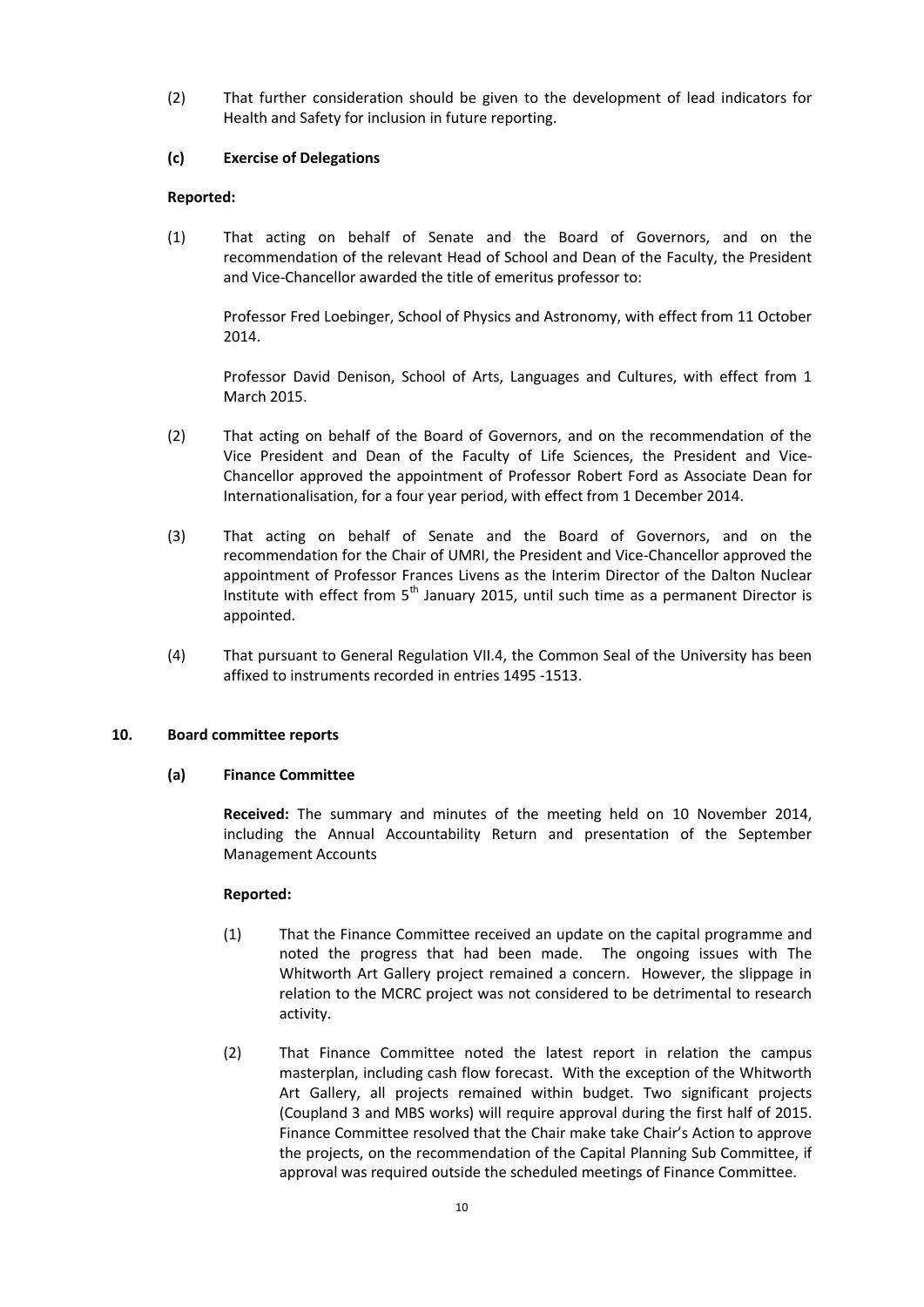- (3) That the Finance Committee approved the funding of the overspend (£500k) on the Vaughn House refurbishment from the Masterplan contingency, although this project was not part of the original plan.
- (4) That a paper setting out changes to the Biomedical Campus Masterplan was considered and Finance Committee approved (in principle) the phase 1 works. Individual projects over £10m will be considered and approved in due course.
- (5) That it was reported that the funds placed with Ignis in the form of an absolute bond had been transferred to BlackRock following the resignation of the Ignis team responsible for this type of investment. The Director of Finance was reviewing alternative options with the external investment advisors, Aon Hewitt.
- (6) That Finance Committee approved the University's policy in relation to Student Debt.
- (7) That Finance Committee received the financial statements for the year ended 31 July 2014. The accounts were recommended for acceptance by the Board of Governors. This recommendation was confirmed in a joint session with the University's Audit Committee.
- (8) That HEFCE required a return comprising actual results for 2013/14 plus the budget (now current) year figures for 2014/15, previously approved by the Board at its meeting in June 2014. Finance Committee considered the return and resolved to recommend it for approval by the Board and submission to HEFCE in December 2014.
- (9) That Finance Committee received a copy of the unconfirmed minutes of the meeting of SUSC which had taken place on 10 October 2014 and an oral report from the Chair. It was noted that the main business of the meeting had been the consideration of the annual financial statements of the University's subsidiary companies and the report from the external auditor. SUSC was happy to recommend the financial statements to Finance Committee and there had been no matters of significance to report arising from the audit.
- (10) That Finance Committee noted the management accounts for September 2014 at the meeting:
	- The surplus for the period was £7.3m, £4.9m favourable to budget. Key factors were: £3.8m timing of non-pay expenditure and £1.9m favourable pay.
	- cumulative income was £149.9m, £4.6m lower than budget and 7.7% higher than prior year;
	- pay costs were £80.5m, £1.3m favourable to budget. Pay costs (no ERVS costs to date) represented 53.9% of total income compared to 54.2% in the prior year, but higher than the budgeted 53.1%;
	- the non-pay costs were 5.4% higher than prior year, at £50.5m but £6.3m favourable to budget;
	- cash balances stood at £488.8m of which £101.2m were earmarked funds;

## **(b) Audit Committee**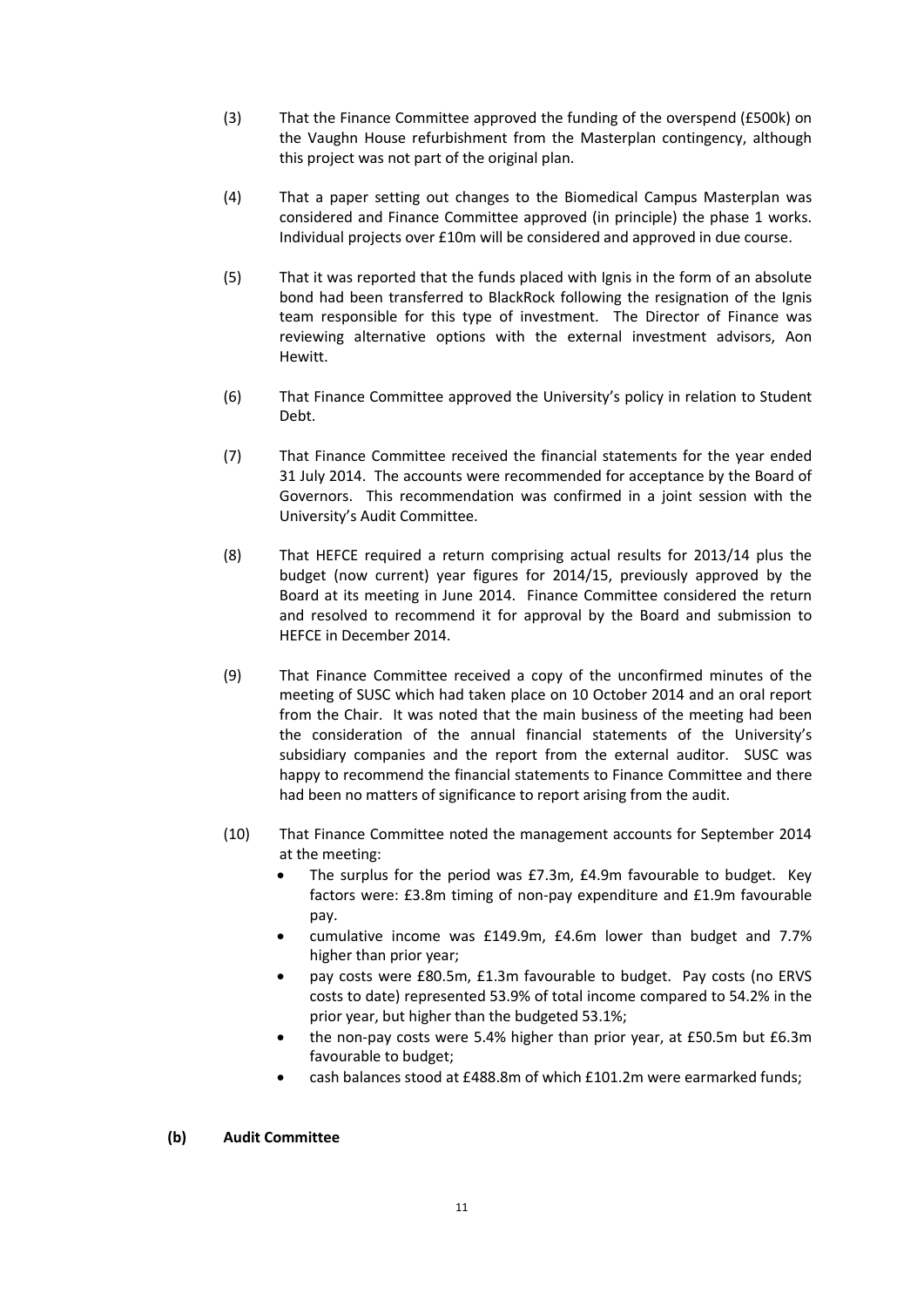**Received:** The summary and minutes of the meeting held 10 November 2014, including approval of the Annual Report of the Audit Committee (and Internal Audit Annual Opinion) for onward transmission to HEFCE.

## **Reported:**

- (1) That the Registrar, Secretary and Chief Operating Officer and the Deputy Secretary provided an update on the cases being handled under the University's Public Interest Disclosure Procedure.
- (2) That the Committee considered the Management Report and Accompanying Management Letter from the External Auditors (Deloitte LLP) on the Financial Statements for the year ended 31 July 2014, which recorded the key features of the audit to date, and contained details of specific observations arising, the way they had been treated in the Accounts, and the management responses. The Committee also considered the Letter of Representation in relation to the 2013/14 external audit. Also presented, and considered jointly with the Finance Committee, were the Financial Statements for the year ended 2013/14. The external auditors, on satisfactory completion of a small number of outstanding matters, anticipated issuing an unmodified audit opinion as to the truth and fairness of the financial statements.
- (3) That the Committee resolved that the completed Report to the Audit Committee be accepted for onward transmission to the HEFCE Assurance Service, as required by the HEFCE Code of Practice on Audit and Accountability, and that both documents be commended to the Board of Governors along with the Letter of Representation.
- (4) That Uniac provided an update on the reviews completed within the period covering Data Protection, Review of Teaching Assistants, and a Post-Implementation Review of Research Finance Administration (RoRFA). In addition, the Internal Audit Opinion was provided for approval by the Committee and was recommended to the Board for approval.
- (5) That the Committee considered the Annual Report of the Audit Committee and agreed that the Report be commended to the Board of Governors.
- (6) That the Committee received the annual report from Mr Kevin Casey, Head of Procurement, on the University's Procurement activity and value for money work.
- (7) That the Committee reviewed the risk map and registers for the University, noting the commentary this item had received at the meeting of the Board held on 8 October 2014. The Committee agreed, when it reviews the full register in January, to include input from a faculty on how the registers are compiled and used at the local level.
- (8) That a private session had been held with the University's auditors. They reported that they were satisfied with the audit process and there were no matters which required the Board's attention.

**Resolved:** The approval of the Annual Report of the Audit Committee (and Internal Audit Annual Opinion) for onward transmission to HEFCE.

## **(c) Staffing Committee**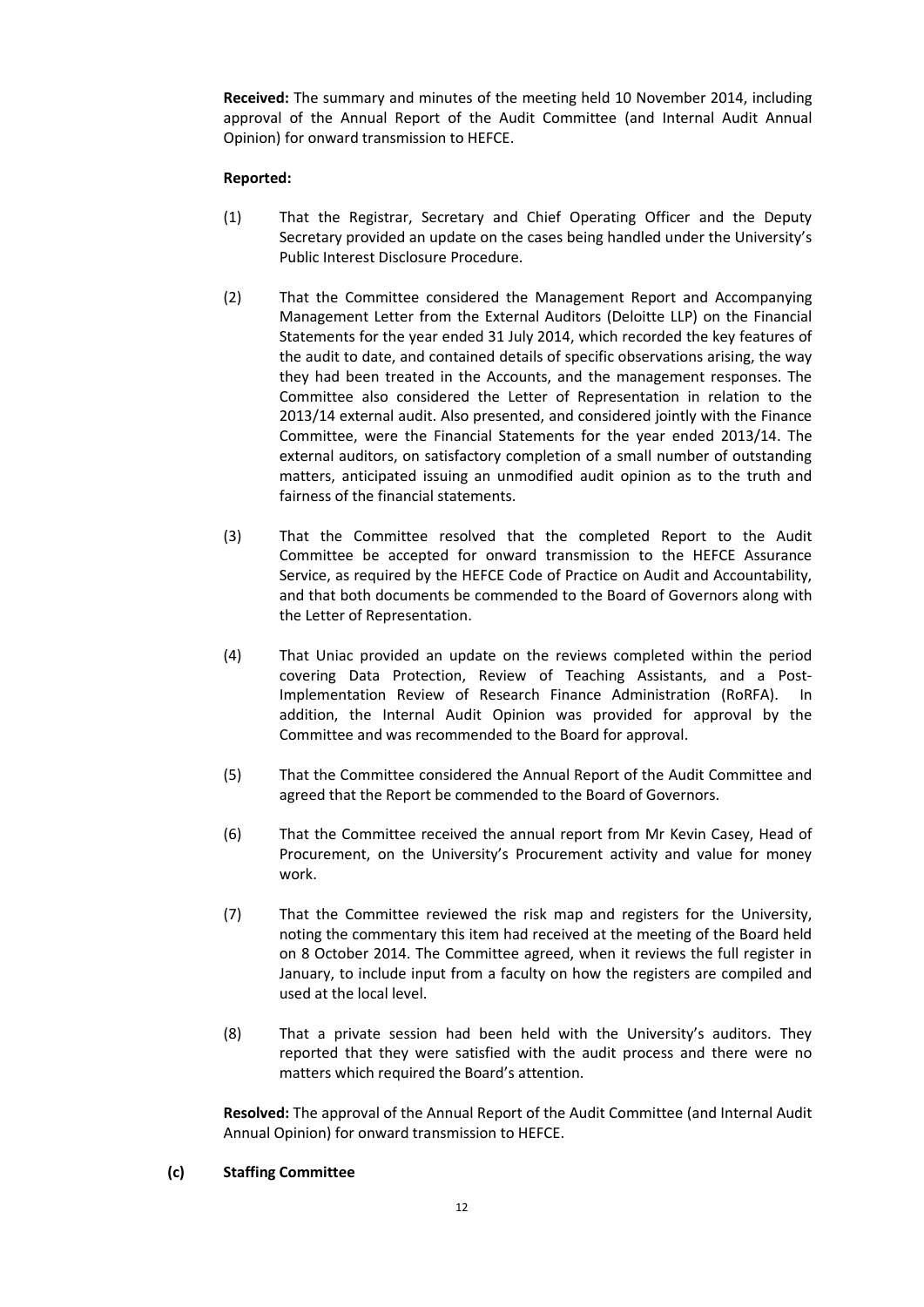**Received:** The executive summary and minutes of the meeting held on 28 October 2014.

**Resolved:** To approve the recommendations of the Staffing Committee:

- (1) That the University proceeds with the process outlined in the agreed Contracts Policy and Procedure to deal with those staff considered to be at risk on open ended contracts linked to finite external funding or special projects for the period from 1 June 2015 to 30 September 2015; and
- (2) That the University continues to ensure that all suitable and appropriate alternative strategies for resolution, including redeployment and restructuring, have been properly considered.

## **11. Report from the Senate**

**Received:** A report on the business initiated at the meeting of Senate held on 15 October 2014.

## **Reported:**

- (1) That the President and Vice-Chancellor reported on student recruitment for 2014 and Senate recognised the contribution of staff involved in the recruitment and admission of students, centrally and in Faculties and Schools, for the contributions they have made to realising the 2014 student intake, especially given the complexities and uncertainties associated with this year's admissions cycle.
- (2) That the Vice-President (Teaching, Learning and Students) reported on the 2014 results of the National Student Survey (NSS) and Postgraduate Taught Experience Survey (PTES).
- (3) That the Vice-President (Research and Innovation) reported on preparations for the publication of the REF outcome, the implementation of a revised and mandatory costing and pricing policy to ensure that University's research is financially viable and sustainable, and the commissioning of an integrated research information system that covers the full project lifecycle. Senate also discussed recent new initiatives such as the Chancellor of the Exchequer's announcement of funding for the creation of a Graphene Engineering Innovation Centre and a proposal for a "Crick" of the North.
- (4) That the Associate Vice-President (Social Responsibility) provided an interim progress report on the development of a Community Engagement Strategy. The Student Conduct and Discipline Committee is overseeing the implementation of the revised Regulation XVII. The development of the Strategy is being overseen by a new steering group that will include student representation. Good progress is being made.
- (5) That Senate agreed, and welcomed, the proposal to re-designate the Manchester Business School as Alliance Manchester Business School with effect from September 2015.

## **12. Report from the Planning and Resources Committee**

**Received:** A summary of matters discussed at the meeting of the Committee held on 30 September and 4 November 2014.

## **Reported:**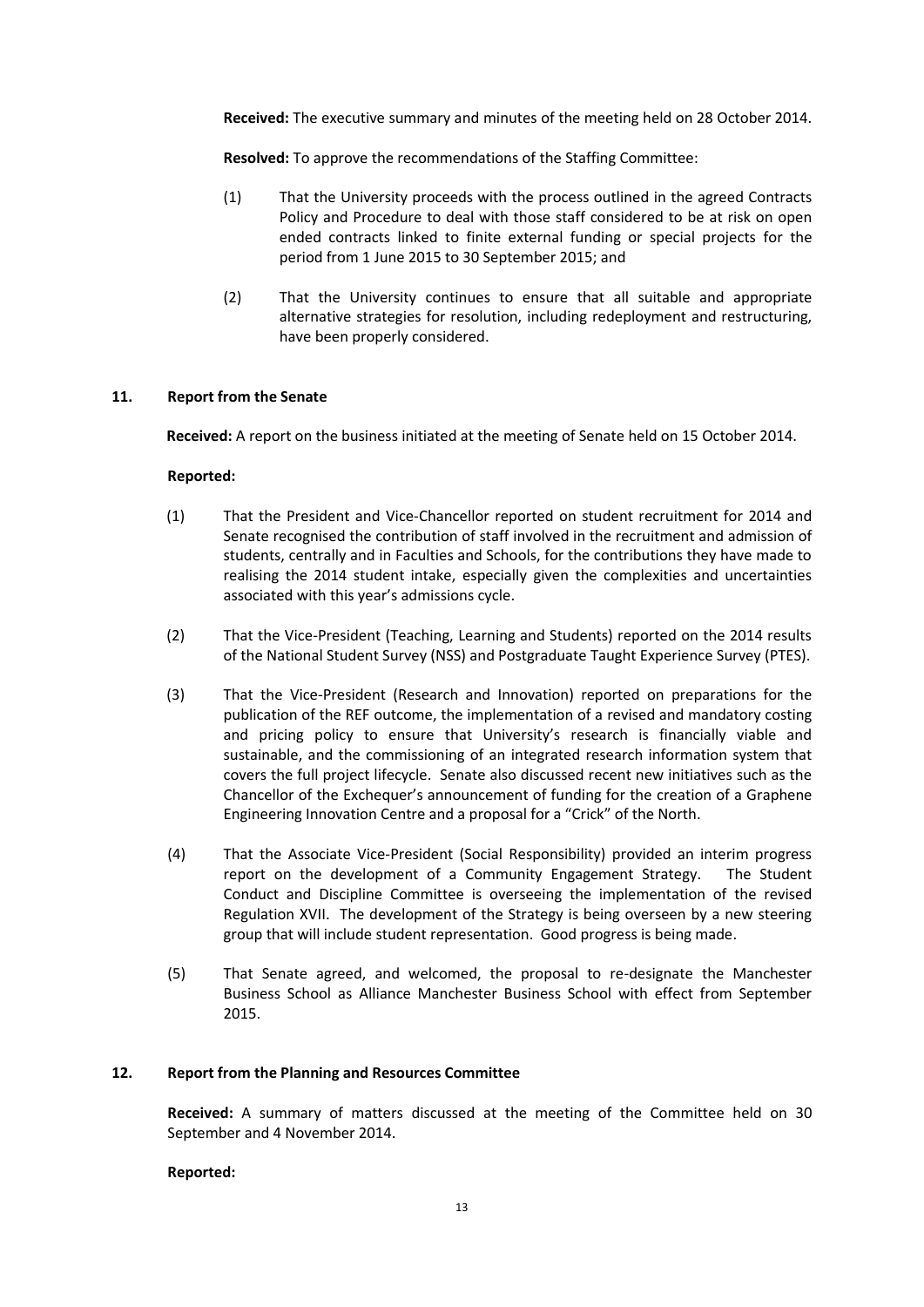- (1) That Richard Young, UNIAC Director, attended the meeting of PRC on 30 September 2014 to provide an overview of the Draft 2013/14 Internal Audit Opinion and Report to the Board of Governors and the President and Vice-Chancellor, regarding the UNIAC annual opinion for the year ended 31 July 2014.
- (2) That at its meeting on 30 September 2014, the Committee received (i) the unconfirmed Minutes from the meeting of the Research Compliance Committee held on 10 July 2014 and (ii) the Research Compliance Committee revised Terms of Reference.
- (3) That at its meeting on 30 September 2014, the Committee approved the membership for 2014/15 and agreed amendments to the terms of reference which had been made to reflect the development of operational priorities as part of the annual planning cycle, to identify social responsibility performance and to add a reference concerning the establishment of sub-committees or other advisory bodies.
- (4) That at its meeting on 30 September 2014, the Committee considered the draft management accounts for the year ended 31 July 2014. At its meeting on 30 September 2014, the Committee also considered the Debt Report as at July 2014. At its meeting on 4 November 2014, the Committee considered the draft Financial Statements for the year ended 31 July 2014, and recommended them to Finance and Audit Committees and the Board of Governors for approval. At its meeting on 4 November 2014, the Committee approved the Recovery of Student Debt Policy. It also considered the draft management accounts for the period ended 30 September 2014. During the period of this report, the Committee received the Minutes of the Finance Sub-Committee meetings held on 22 July and 16 September 2014. The Committee noted the proposals relating to Endowments, which were approved by Finance Sub-Committee on 22 July 2014 and the items on Pensions and Investments which were discussed at the meeting on 16 September 2014.
- (5) That at its meeting on 30 September 2014, the Committee considered and approved a paper on the provision that might be made for students experiencing financial hardship from September 2014 following the withdrawal by HEFCE of earmarked provision via the Access to Learning Fund, and the proposed budget of £199k. The fund would be monitored and there would be regular liaison with the Student Union Advice Centre.
- (6) That at its meeting on 4 November 2014, the Committee considered a paper, Towards Greater Levels of Discretionary Funding Through Philanthropy, prepared by the Director of Development and Alumni Relations, and received the Division of Development and Alumni Relations (DDAR) Annual Progress Review of 2013/14. The Committee approved the recommendations that were set out in the paper on discretionary funding to:
	- a) reinforce continually that the University's overall objectives are charitable, highlighting the way in which unrestricted income, and any University surplus at year-end, helps to further the University's charitable objectives in future years;
	- b) seek opportunities to be engaged in academic and financial planning at Faculty and University levels on a more consistent, and earlier, basis;
	- c) introduce a new element into DDAR induction and training for gift officers, specifically around University, Faculty and School finances;
	- d) adopt a new guideline to incentivise academic and PSS colleagues to prioritise their time to work with DDAR and donors towards budget-relieving gifts.
- (7) That at its meeting on 30 September 2014, the Committee considered a report evaluating the outcome of the National Student Survey (NSS) 2014 for The University of Manchester. After two years of improvement, rising from 79% to 85%, student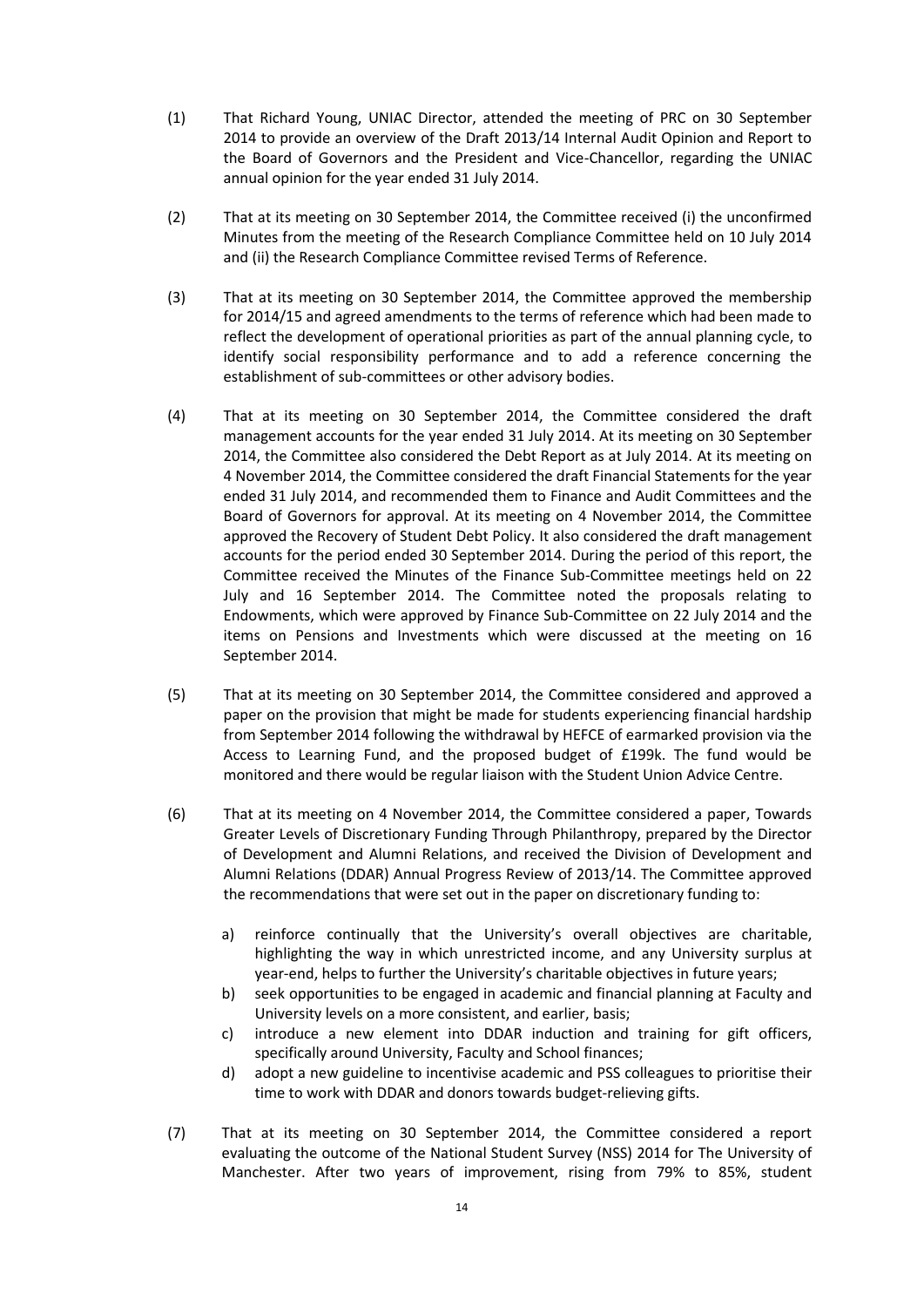satisfaction at The University of Manchester had levelled off in 2014. At its meeting on 30 September 2014, the Committee also considered a report confidential to The University of Manchester evaluating the outcome of the Postgraduate Taught Experience Survey 2014.

- (8) That at its meetings on 30 September and 4 November 2014, the Committee received updates on full-time student registrations against target numbers, which showed strong recruitment overall.
- (9) That at its meeting on 30 September 2014, the Committee considered a report on the most recently published League Tables.
- (10) That at its meeting on 4 November 2014, the Committee considered a summary report of overall performance in 2013/14 against the University's high-level key performance indicators (KPIs) and targets, including a glossary. The Committee noted that, overall, the data presented a positive picture.
- (11) That at its meeting on 4 November 2014, the Committee considered and approved the draft Annual Monitoring Statement 2014 for submission to HEFCE as part of the Annual Accountability Returns 2014. At its meeting on 4 November 2014, the Committee was informed that the student HESA statutory return had been submitted by the deadline of 31 October 2014 and that the staff HESA return was due to be submitted by 12 November 2014. At its meeting on 4 November 2014, the Committee considered and approved the Planning Cycle for 2014/15. The Planning Cycle for 2015/16 would be reviewed to bring the operational priorities process further forward in the cycle.
- (12) That at its meeting on 4 November 2014, the Committee was informed that progress was being made in all areas identified on the action plan resulting from the 2013 External Stakeholder Survey. The University was also benefiting from the narrative around the city of Manchester and the change in governance arrangements for the city region.
- (13) That during the period of this report, the Committee received the Notes of the meetings of the HR Sub-Committee held on 15 July 2014 and 7 October 2014. The Committee also received updates on meetings with the unions concerning performance and development reviews, Statutes and Ordinances and updates on the UCU ballot of members for industrial action to oppose the changes proposed to the Universities Superannuation Scheme (USS).
- (14) That during the period of this report, the Committee received the Minutes from the meeting of the Capital Planning Sub-Committee held on 17 June 2014 and a summary of business from the meeting held on 14 October 2014. It noted the success of the three bids to the MRC, and that Finance Committee had approved the revised Biomedical Masterplan, the additional Manchester Engineering Campus Development budget and the business case for the Materials Science decant project.
- (15) That at its meeting on 30 September 2014, the Committee received the Minutes from the meeting of the Information Systems Sub-Committee held on 24 June 2014.
- (16) At its meeting on 30 September 2014, the Committee considered the draft Statement on Corporate Governance and the draft Statement of Public Benefit and recommended them to Audit Committee for approval. At its meeting on 4 November 2014, the Committee considered and approved the proposed changes to the Code of Practice on Freedom of Speech. It was noted that the Code had been reviewed within the University (Students') Union Relations Committee on 27 October 2014, and it would be forwarded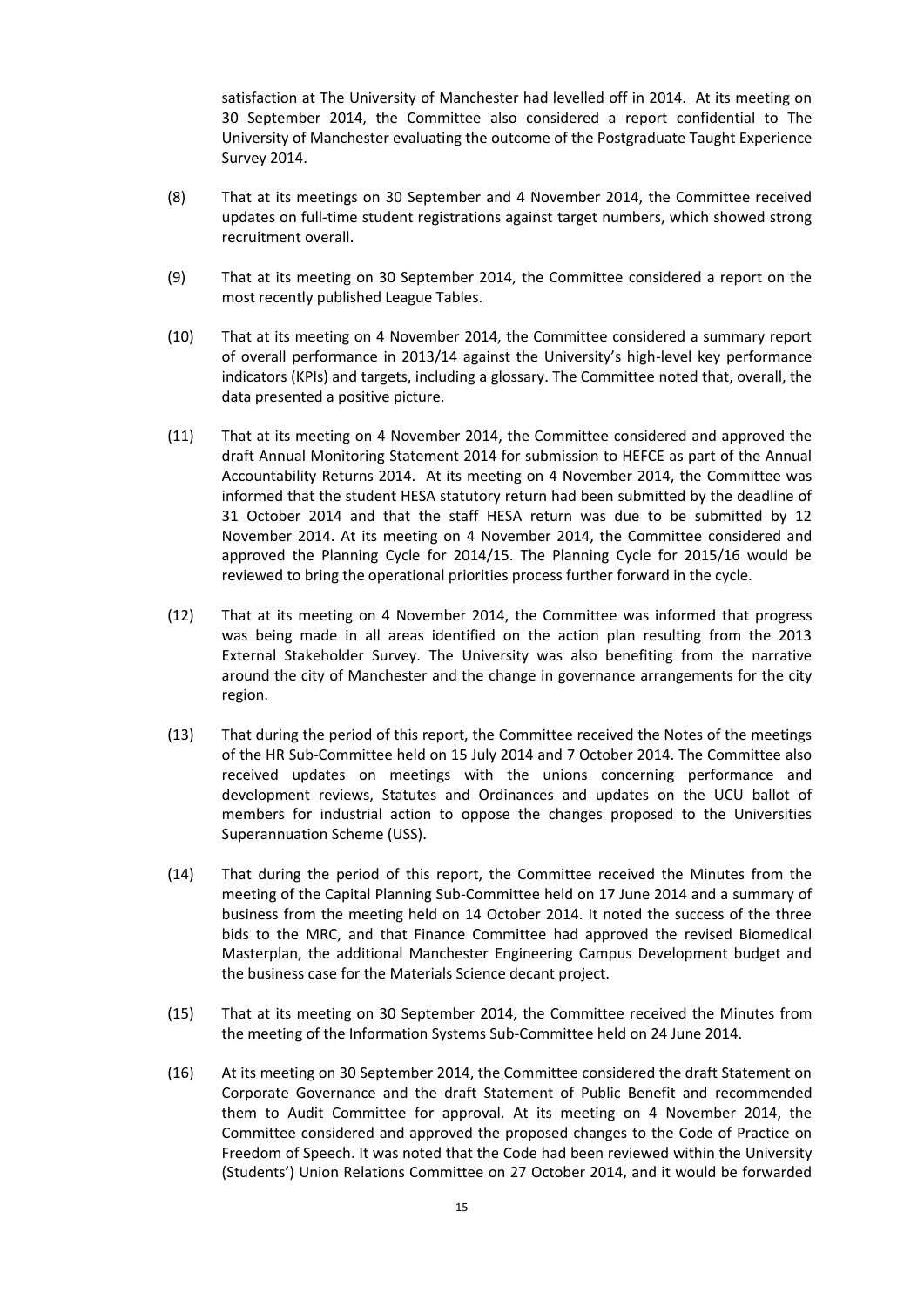to the Board of Governors. At the same meeting, the Committee considered the draft Deed extending the Power of Attorney agreement with UMI3 from 1 October 2013 to 30 September 2017 and agreed to recommend it to the Board of Governors for approval as drafted and to authorise the University to sign-off the Power of Attorney for a further period until 30th September 2017.

## **13. University Union Relations Committee**

**Received:** A report of the meeting between the University and the Union held on 27 October 2014.

## **Reported:**

- (1) That the purpose of the Committee was to oversee the compliance obligations of the Union and to provide a route through to the Board on its democratic, campaigning, social and membership activities.
- (2) That the Committee welcomed the appointment of Ben Ward, formerly Interim Director, following his recent appointment as Union Director.
- (3) That the Committee made a number of changes to its Schedule of Work in order to better reflect the Union's priorities within the year.
- (4) That the Committee considered and approved the Elections By-law, noting that work was ongoing within the Union to review the existing by-laws to ensure consistency with the Union's constitution. This was part of a wider review of democratic decision making within the Union. This was noted as an important project for the Student Voice team in this year. The Elections By-law was provided for review by the Board of Governors, in readiness for its use in the spring elections.
- (5) That the Committee considered ongoing Estates issues in the Union, including the complex Trust arrangement that was in place over the Steve Biko building. Although progress was slow, work on this was ongoing. In order to accelerate this work, it was agreed that Union would work with University colleagues in Finance and the General Counsel's office to take this forward. The Union and Estates and Facilities had made good progress in respect of the Barnes Wallis building and in relation to the Academy, and a project team had been established to develop an additional floor in the Steve Biko, under the Estates Masterplan.
- (6) That the Union provided a comprehensive report on activities over the summer. The Union had turned around its financial position, following the operation deficit reported in the previous year, and now anticipated an operational surplus of £120k. In terms of the NSS, the Union scores had risen by 1% to 72%, and was only one of six unions in the Russell Group that saw their score rise. The Union was working with the University's Staff Training and Development Unit to access training for Union staff, and was working on the development of a People Strategy and on-line platform for staff training. In terms of democratic processes, the Union Assembly had brought forward a proposal to reaffirm the Union's existing twinning policy with the An-Najah University in Palestine. Although this was overturned by the majority at the Assembly, it had received sufficient support to transfer to an all student vote. At the time of meeting, complaints had been received by the Returning Officer in relation to the activities of the "No" campaign and voting was suspended while an investigation was underway.